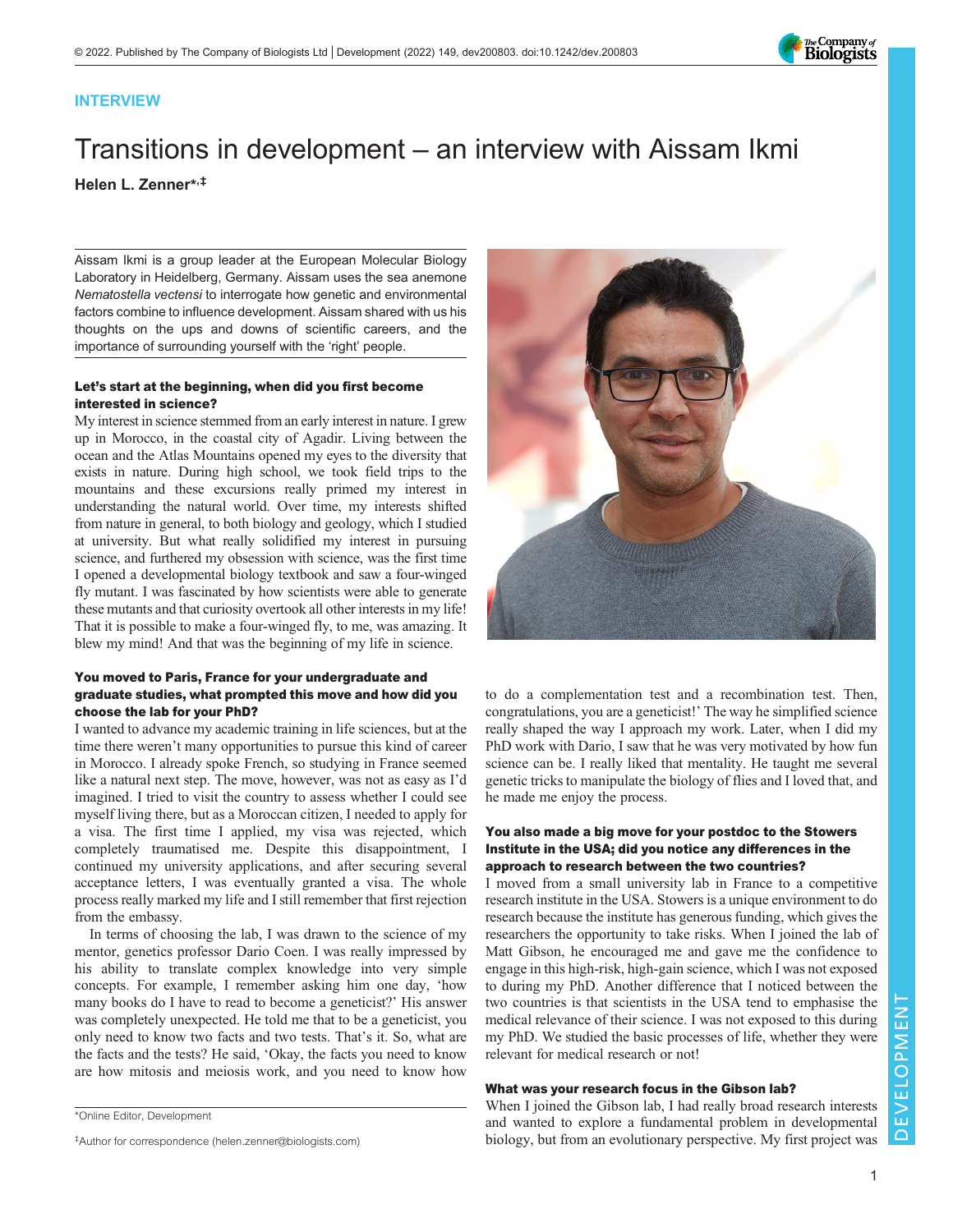working on the evolutionary origin of growth factors. I wanted to look at how growth and size are controlled across the phylogeny of animals or even in our closest unicellular relatives. I used flies as my experimental system for my research. I cloned genes from our closest unicellular relatives, choanoflagellates, as well as sponges and Nematostella, to test their activity and see whether they have any growth-promoting activity in flies. While doing this, I realised the limitation of these heterologous assays because they tell you about the molecules, but not about the biology. At that time, I had a parallel project working on developing genetic tools in the sea anemone Nematostella vectensis. I soon realised that I could use this system to get at the biology, not just the structure and function of the molecules, by directly studying growth in this early branch of animals. This became my main project in the Gibson lab.

#### What were your most important considerations when you were looking for group leader positions?

When I was exploring group leader positions, I prioritised three components. I wanted to work in a place that promotes curiositydriven science. I was also looking for an environment with great opportunity to engage in collaborations. And, finally, I wanted to work with colleagues who were willing to help each other to grow, to challenge and improve each other's science. When I visited the European Molecular Biology Laboratory (EMBL), I felt that the developmental biology unit, headed at that time by Anne Ephrussi, checked these three boxes: curiosity, collaboration and a collegial environment.

# I am proud of this sense of community that my team has built

## What were your best moments and the most challenging ones in your transition to becoming a group leader?

My best moments were when I was recruiting lab members. It was exciting to build a new team and to discuss ideas for projects. Another great moment was seeing the first solid data come from lab members that I mentored. That was a life changing moment. I thought 'okay, now people are properly trained, and the projects are moving forward'. I was so happy to share and discuss the data with my neighbours here at EMBL. On the other side, it was challenging to move from a postdoc environment, where you are at the height of your productivity, to training young scientists in a new lab, where productivity takes a big hit. And, of course, in the beginning, nothing works for unknown reasons, even simple experiments. With these factors combined, you often think that your lab is collapsing. However, I was grateful for supportive colleagues who often reminded me how normal these challenges are when starting your own lab.

#### Is this when having a collegial environment is so important?

Yes, and another aspect is that in your first months as a new group leader, you often feel alone. You are used to being on the other side, in an open lab with your colleagues, other postdocs and students, discussing science on a daily basis. But now you're in an office without this constant feedback. So, there can be this loneliness at the beginning, which can be challenging. As you build relationships with colleagues and collaborators, I can say that the feeling fades away, and, most importantly, the connections you build as a mentor in your own lab become more fulfilling. My lab members are very proactive in sharing their diverse perspectives and supporting each other. I am proud of this sense of community that my team has built.

#### Can you summarise the research themes of your group at the moment?

My research is driven by the principle that change is the only constant in life. That's the principle of our research. We are trying to understand how the interplay between genetic and environmental factors shapes animal development and evolution. That's the big picture that we are trying to capture. We are using Cnidaria, or taking advantage of the biology of cnidarians, especially the sea anemone Nematostella vectensis, which offers a platform to study the interactions between organisms and the environment, because they have high developmental plasticity. Many aspects of their development integrate environmental inputs; for instance, we recently described that the number of the tentacles is dependent on the amount of food they consume ([Ikmi et al., 2020](#page-2-0)). The link between food, growth and tentacle pattern was an ideal context to integrate environment into development processes. We are also branching into new areas, like recently in our bioRxiv paper [\(Stokkermans et al., 2021](#page-2-0) preprint), we show a link between organism behaviour and morphogenesis. This is a parameter that developmental biology does not often study; how behaviour can shape the developmental trajectories of an organism. Our Nematostella model gives us the opportunity to challenge the link between these two processes. We also study regeneration, but I would say that, more generally, we allow the biology of the system to guide us through the niche of research that we're exploring. Of course, spending hours at the microscope, studying the biology is the best textbook that you can ever have to explore these questions.

#### Are you still working on developing new tools in Nematostella?

We are working on new tools, for example, we now have an inducible system where we can control gene expression in time and space. This means that we can explore the biology of the polyp. Previously, we could use knockouts or knockdowns, or microinjection, to explore early development, but the biology of the polyp was inaccessible in terms of precise genetic manipulation. We are writing the paper right now! But it is not only genetic tools that we are developing. With my collaborator here at EMBL, Robert Prevedel, a physicist who builds microscopes, we are working on a system that will allow us to capture the biology of cnidarians that was inaccessible with conventional microscopes. We built a new generation of microscopes that allow us to track the deformation of tissue at the single cell resolution in a freely moving organism.

#### What has been your approach for hiring new team members?

I'm just starting this process again because, after 4 years, my first pre-doctoral students are graduating and I'm recruiting the secondary generation of pre-docs. I'm looking for candidates who are genuinely interested in science and excited about science. I have to feel that they really care about developmental biology, that it's not just something they want to do. The second thing that I probe is their attitude. I want people to have a positive attitude. They should show respect to their colleagues, and not just to me as a group leader. These are the two criteria that I prioritise during the recruitment.

A mentor is a person that you can go to when you have reached a mental state where you doubt yourself